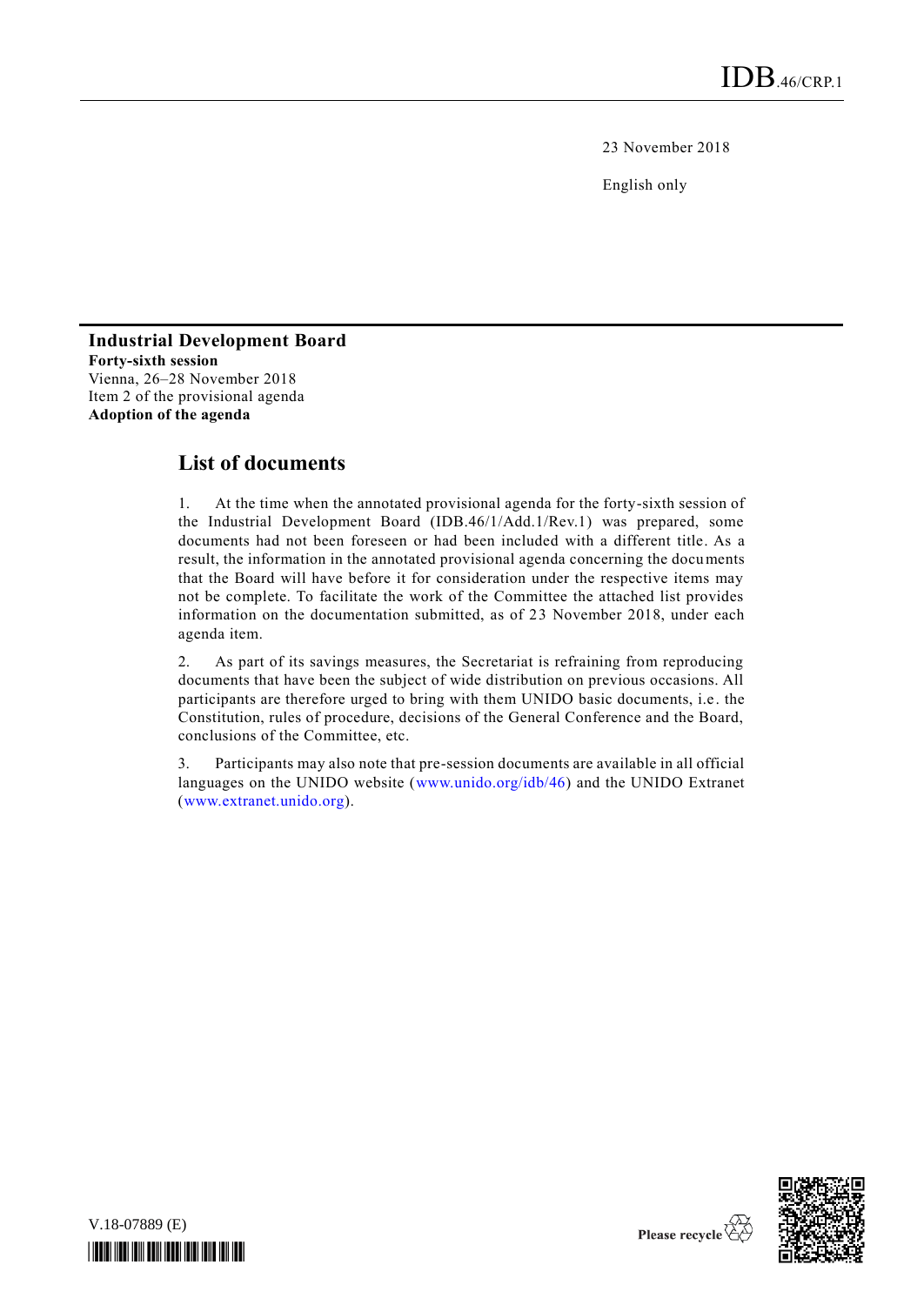## **IDB.46/CRP.1**

|      | Agenda item                                                                                    | Symbol               | Title                                                                                                                                                                            |
|------|------------------------------------------------------------------------------------------------|----------------------|----------------------------------------------------------------------------------------------------------------------------------------------------------------------------------|
| 1    | Election of officers                                                                           |                      |                                                                                                                                                                                  |
| 2    | Adoption of the agenda                                                                         | IDB.46/1             | Provisional agenda                                                                                                                                                               |
|      |                                                                                                | IDB.46/1/Add.1/Rev.1 | Annotated provisional agenda                                                                                                                                                     |
|      |                                                                                                | <b>IDB.46/CRP.1</b>  | List of documents                                                                                                                                                                |
| 3    | Annual Report of the Director<br>General for 2017                                              | IDB.46/2             | <b>Annual Report 2017</b>                                                                                                                                                        |
|      |                                                                                                | PBC.34/CRP.2         | Integrated results and performance<br>framework: definition of indicators and<br>setting of targets. Update by the<br>Secretariat                                                |
|      |                                                                                                | <b>IDB.46/CRP.9</b>  | UNIDO support in fostering the local<br>pharmaceutical industry in developing<br>countries. Note by the Secretariat                                                              |
| 4    | Report of the Programme and<br><b>Budget Committee</b>                                         | IDB.46/9             | Report of the Programme and Budget<br>Committee on the work of its<br>thirty-fourth session                                                                                      |
| 4(a) | Report of the External Auditor<br>for 2017                                                     | IDB.46/3             | Report of the External Auditor on the<br>accounts of UNIDO for the financial year<br>1 January to 31 December 2017                                                               |
|      |                                                                                                | PBC.34/CRP.3         | Annexes to the report of the External<br>Auditor on the accounts of UNIDO for the<br>financial year 1 January to 31 December<br>2017 (unaudited). Prepared by the<br>Secretariat |
| 4(b) | Financial situation of UNIDO                                                                   | IDB.46/4             | Financial situation of UNIDO. Report by<br>the Director General                                                                                                                  |
|      |                                                                                                | <b>IDB.46/CRP.2</b>  | Update on financial figures. Note by the<br>Secretariat                                                                                                                          |
|      |                                                                                                | IDB.46/CRP.3         | UNIDO in the United Nations Resident<br>Coordinator system. Note by the<br>Secretariat                                                                                           |
|      |                                                                                                | PBC.34/CRP.6         | Working Capital Fund: regulatory<br>framework and guidelines for withdrawals.<br>Note by the Secretariat                                                                         |
|      |                                                                                                | PBC.34/CRP.8         | Digital Records. Note by the Secretariat                                                                                                                                         |
| 4(c) | Report by the informal<br>working group on Programme<br>and Budget Committee-related<br>issues | IDB.46/5             | Report of the informal working group on<br>Programme and Budget Committee-related<br>issues. Report by the Co-chairs                                                             |
|      |                                                                                                | <b>IDB.46/CRP.4</b>  | Update since 20 June 2018. Note by the<br>Co-chairs                                                                                                                              |
| 4(d) | Mobilization of financial<br>resources                                                         | IDB.46/6             | Mobilization of financial resources. Report<br>by the Director General                                                                                                           |
|      |                                                                                                | IDB.46/2, chapter 7  | Annual Report 2017 (Funding for technical<br>cooperation activities, chapter 7<br>"Managing UNIDO services").                                                                    |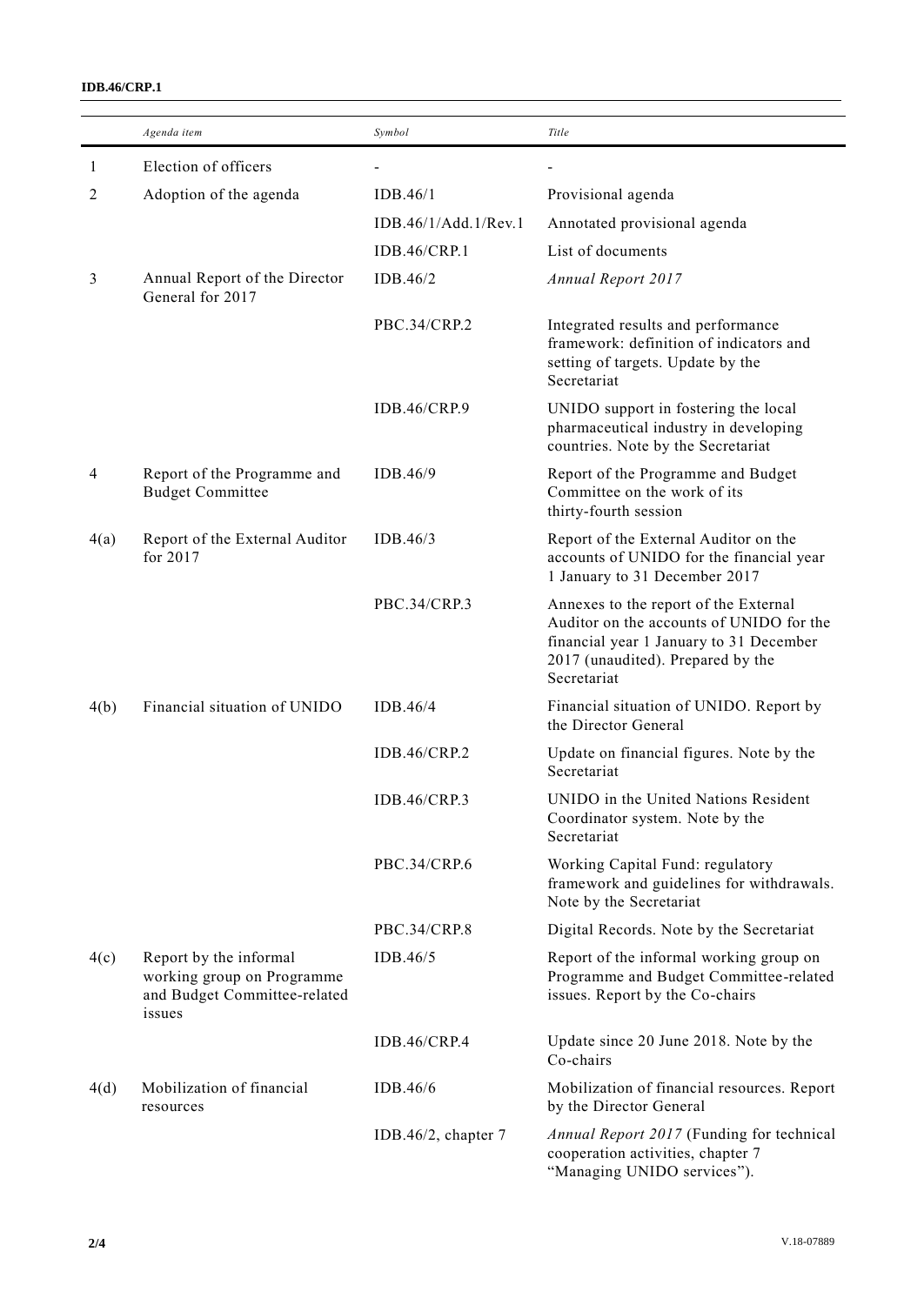|      | Agenda item                                                                                     | Symbol              | Title                                                                                                                                            |
|------|-------------------------------------------------------------------------------------------------|---------------------|--------------------------------------------------------------------------------------------------------------------------------------------------|
|      |                                                                                                 | PBC.34/CRP.5        | Projects approved under the Industrial<br>Development Fund, thematic and<br>individual trust funds, and other voluntary<br>contributions in 2017 |
| 4(e) | General risk management                                                                         | $IDB.46/7*$         | General risk management. Report by the<br>Director General                                                                                       |
|      |                                                                                                 | PBC.34/CRP.7        | General risk management: update on the<br>Risk Management Committee. Note by the<br>Secretariat                                                  |
| 4(f) | Updated medium-term<br>investment plan                                                          | IDB.46/8            | Medium-term investment plan 2018-2021.<br>Report by the Director General                                                                         |
| 5    | UNIDO and the 2030 Agenda<br>for Sustainable Development                                        | IDB.46/10           | UNIDO and the 2030 Agenda for<br>Sustainable Development. Report by the<br>Director General                                                      |
|      |                                                                                                 | IDB.46/CRP.5        | UNIDO technical cooperation<br>programmes, projects and tools<br>contributing to the achievement of the<br>Sustainable Development Goals         |
| 6    | United Nations Development<br>System reform                                                     | IDB.46/11           | United Nations Development System<br>reform. Report by the Director General                                                                      |
| 7    | UNIDO activities in energy and<br>the environment                                               | IDB.46/12           | UNIDO activities in energy and the<br>environment. Report by the Director<br>General                                                             |
| 8    | Sustainable industrial<br>development in middle-income<br>countries                             | IDB.46/13           | Strategic framework for partnering with<br>middle-income countries. Report by the<br>Director General                                            |
| 9    | Activities of the Joint<br>Inspection Unit                                                      | IDB.46/14           | Activities of the Joint Inspection Unit.<br>Report by the Director General                                                                       |
|      |                                                                                                 | IDB.46/CRP.10       | Activities of the Joint Inspection Unit.<br>Note by the Director General                                                                         |
| 10   | Addressing recommendations<br>of the JIU review of<br>management and<br>administration in UNIDO | IDB.46/15           | Recommendations of the Joint Inspection<br>Unit review of management and<br>administration in UNIDO. Report by the<br>Director General           |
| 11   | UNIDO Independent Audit<br><b>Advisory Committee</b>                                            | IDB.46/16           | Report of the Audit Advisory Committee.<br>Report by the Chair                                                                                   |
|      |                                                                                                 | IDB.46/16/Add.1     | Report of the Audit Advisory Committee.<br>Management response                                                                                   |
| 12   | Internal oversight activities                                                                   | IDB.46/17           | Internal oversight activities. Report by the<br>Director of the Office of Evaluation and<br>Internal Oversight                                   |
| 13   | <b>Evaluation activities</b>                                                                    | IDB.46/18           | Evaluation activities. Note by the Director<br>of the Office of Evaluation and Internal<br>Oversight                                             |
| 14   | Personnel matters                                                                               | IDB.46/19           | Personnel matters. Report by the Director<br>General                                                                                             |
|      |                                                                                                 | <b>IDB.46/CRP.6</b> | Personnel matters. Annexes to the report<br>by the Director General                                                                              |